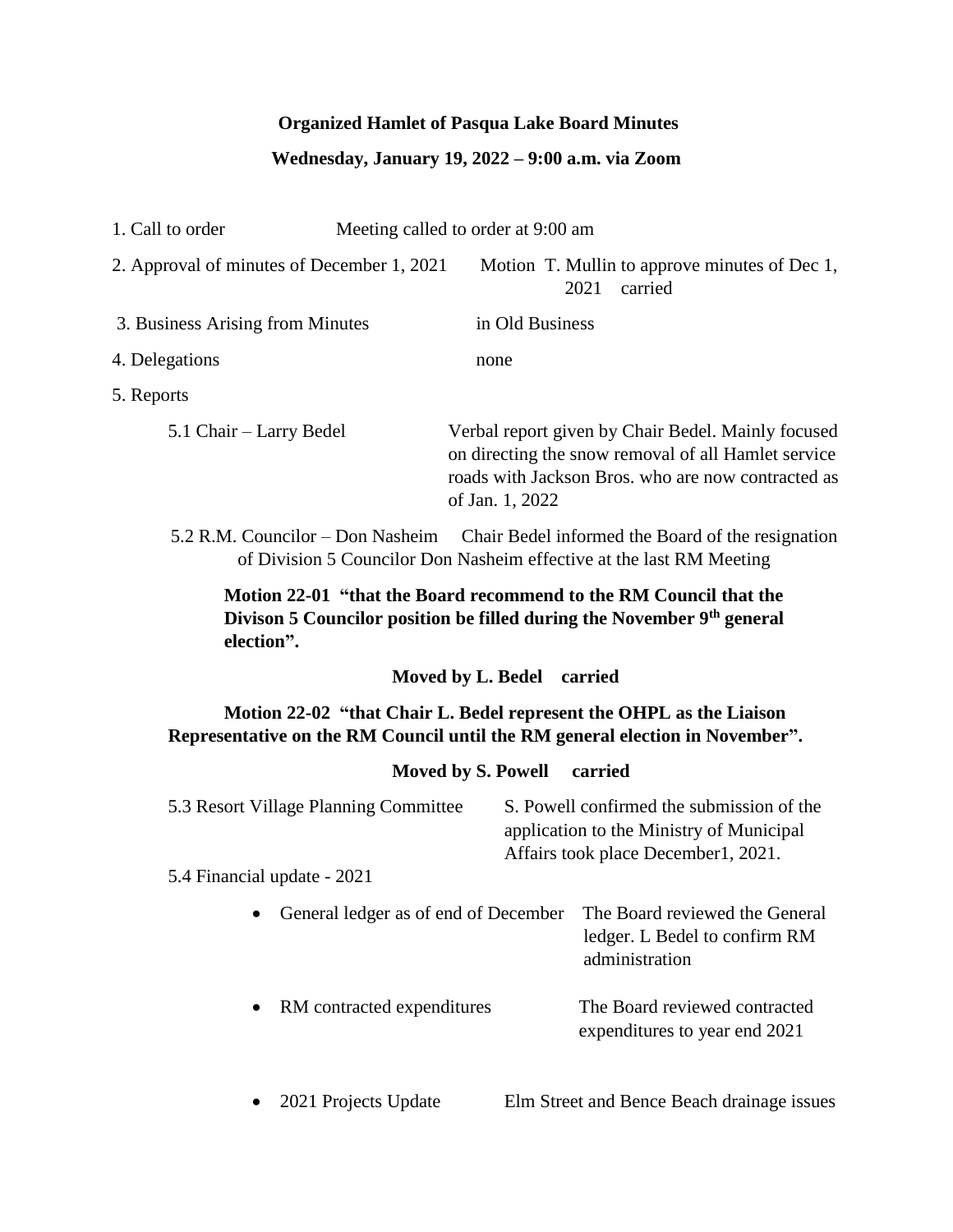### will be carried forward to 2022 for completion

### 5.5 Permits

### 6. Old Business

6.1 SGI Provincial Safety Fund Grant

T. Mullin stated cost of materials and labour for installing the equipment will be in excess of the submitted estimate for the grant awarded. Actual amount to be confirmed on final review of 2021 financials

6.2 Use of Public Reserve areas for personal recreation use – docks, lifts, old debris

S. Powell submitted a written report co-authored with Darren Svedahl recommending only public reserves starting at Pasqua Lake Road or connecting service road to waters edge be sole managed by the OHPL Board

## **Motion 22-03 "that the OHPL request the RM approve the management of public reserves on Pasqua Lake by the OHPL Board and approve the use of contracts for such management"**

**Moved by S. Powell carried**

6.3 Block 4 Plan 80R38303 Lots B & C Request Still ongoing

| 6.4 Winter Walking Path on Lake           | No volunteers came forward from the email<br>request. T. Mullin reported Richards<br>Transport has been maintaining a path from<br>Bence Beach to Lutherland throughout the<br>winter. |
|-------------------------------------------|----------------------------------------------------------------------------------------------------------------------------------------------------------------------------------------|
| 6.5 Service Road upgrades to $#540 - 550$ | Spring/summer project and budget<br>implications to be discussed during 2022<br>projects review.                                                                                       |
| 6.6 Zoom license for 2022 annual          | License has been purchased at a cost of<br>\$200.00 for the year                                                                                                                       |